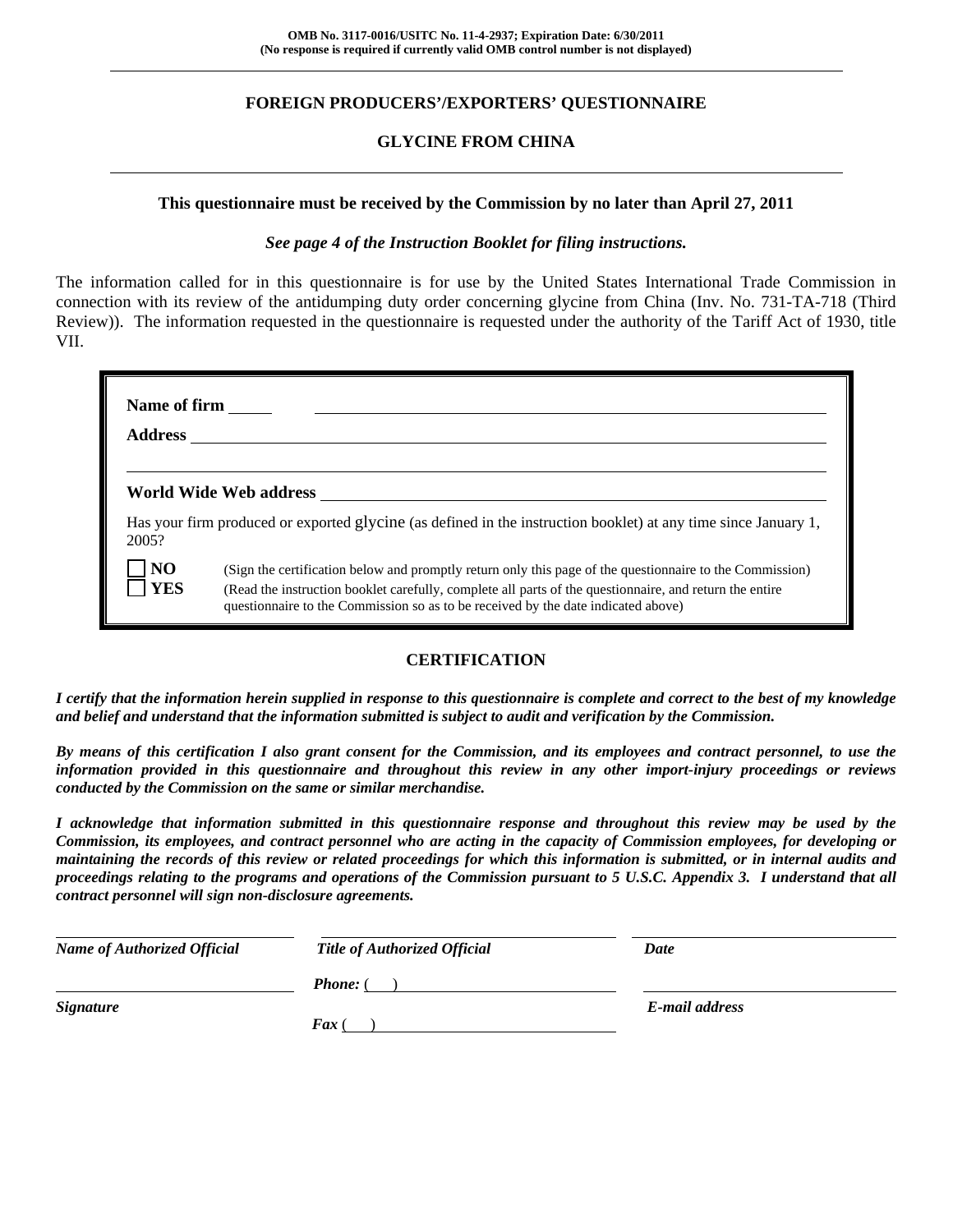## **PART I.--GENERAL INFORMATION**

l

The questions in this questionnaire have been reviewed with market participants to ensure that issues of concern are adequately addressed and that data requests are sufficient, meaningful, and as limited as possible. Public reporting burden for this questionnaire is estimated to average 30 hours per response, including the time for reviewing instructions, searching existing data sources, gathering the data needed, and completing and reviewing the questionnaire. Send comments regarding the accuracy of this burden estimate or any other aspect of this collection of information, including suggestions for reducing the burden, to the Office of Investigations, U.S. International Trade Commission, 500 E Street, SW, Washington, DC 20436.

I-1a. **OMB statistics.--**Please report below the actual number of hours required and the cost to your firm of preparing the reply to this questionnaire and completing the form.

hours dollars

- I-1b. **OMB feedback.--**We are interested in any comments you may have for improving this questionnaire in general or the clarity of specific questions. Please attach such comments to your response or send them to the above address.
- I-2. **Establishments covered.--**Provide the name and address of establishment(s) covered by this questionnaire (see page 3 of the instruction booklet for reporting guidelines). If your firm is publicly traded, please specify the stock exchange and trading symbol.

I-3. **U.S. importers.--**Please provide the names, contacts, e-mail addresses, and telephone numbers of the **FIVE** largest U.S. importers of your firm's glycine in 2010.

| No.                     | Importer's name | <b>Contact person</b> | <b>E-mail address</b> | Area<br>code and<br>telephone<br>number | Share of<br>your 2010<br>exports<br>(%) |
|-------------------------|-----------------|-----------------------|-----------------------|-----------------------------------------|-----------------------------------------|
| $\mathbf{1}$            |                 |                       |                       |                                         |                                         |
| $\mathbf{2}$            |                 |                       |                       |                                         |                                         |
| 3                       |                 |                       |                       |                                         |                                         |
| $\overline{\mathbf{4}}$ |                 |                       |                       |                                         |                                         |
| 5                       |                 |                       |                       |                                         |                                         |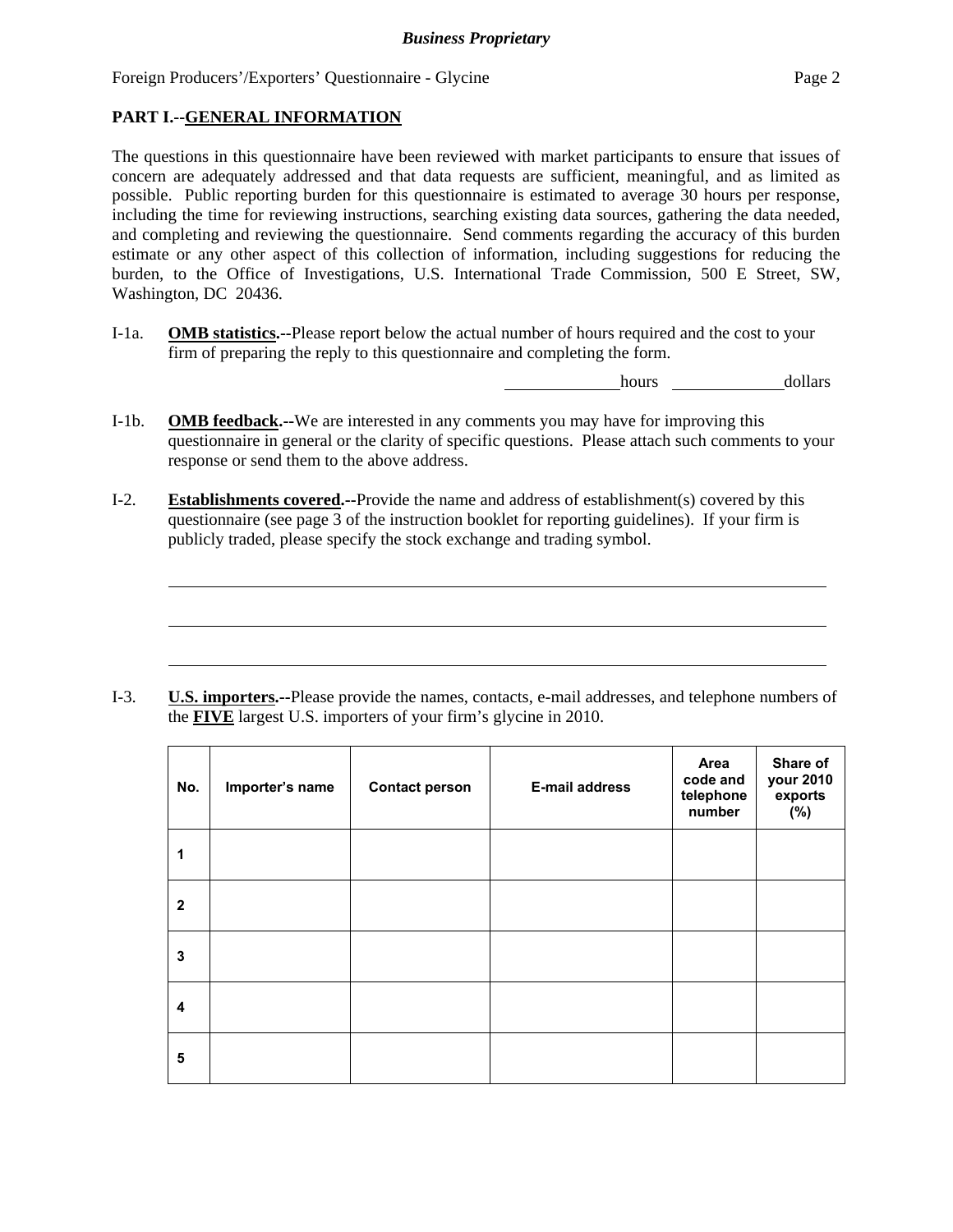## **PART I.--GENERAL INFORMATION--***Continued*

|                         | <b>U.S. production.</b> --Does your firm or any related firm produce, have the capability to produce, or<br>have any plans to produce glycine in the United States or other countries?                                                                                                           |  |  |  |  |
|-------------------------|--------------------------------------------------------------------------------------------------------------------------------------------------------------------------------------------------------------------------------------------------------------------------------------------------|--|--|--|--|
| $\sqrt{ }$ No           | $\exists$ Yes--Please name the firm(s) and country(ies) below and, if U.S. producer(s),<br>ensure that they complete the Commission's producer questionnaire<br>(contact Stefania Pozzi Porter (202-205-3177,<br>Stefania. PozziPorter@usitc.gov) for copies of that questionnaire).             |  |  |  |  |
|                         |                                                                                                                                                                                                                                                                                                  |  |  |  |  |
| into the United States? | <b>U.S. importation.</b> --Does your firm or any related firm import or have any plans to import glycine                                                                                                                                                                                         |  |  |  |  |
| $\Box$ No               | $\Box$ Yes--Please name the firm(s) below and ensure that they complete the<br>Commission's importer questionnaire (contact Stefania Pozzi Porter<br>(202-205-3177, Stefania.PozziPorter@usitc.gov) for copies of that<br>questionnaire).                                                        |  |  |  |  |
|                         |                                                                                                                                                                                                                                                                                                  |  |  |  |  |
|                         | <b>Business plan.--In Parts II and III of this questionnaire we request a copy of your company's</b><br>business plan. Does your company or any related firm have a business plan or any internal<br>documents that describe, discuss, or analyze expected future market conditions for glycine? |  |  |  |  |
|                         | Yes--Please provide the requested documents. If you are not providing the                                                                                                                                                                                                                        |  |  |  |  |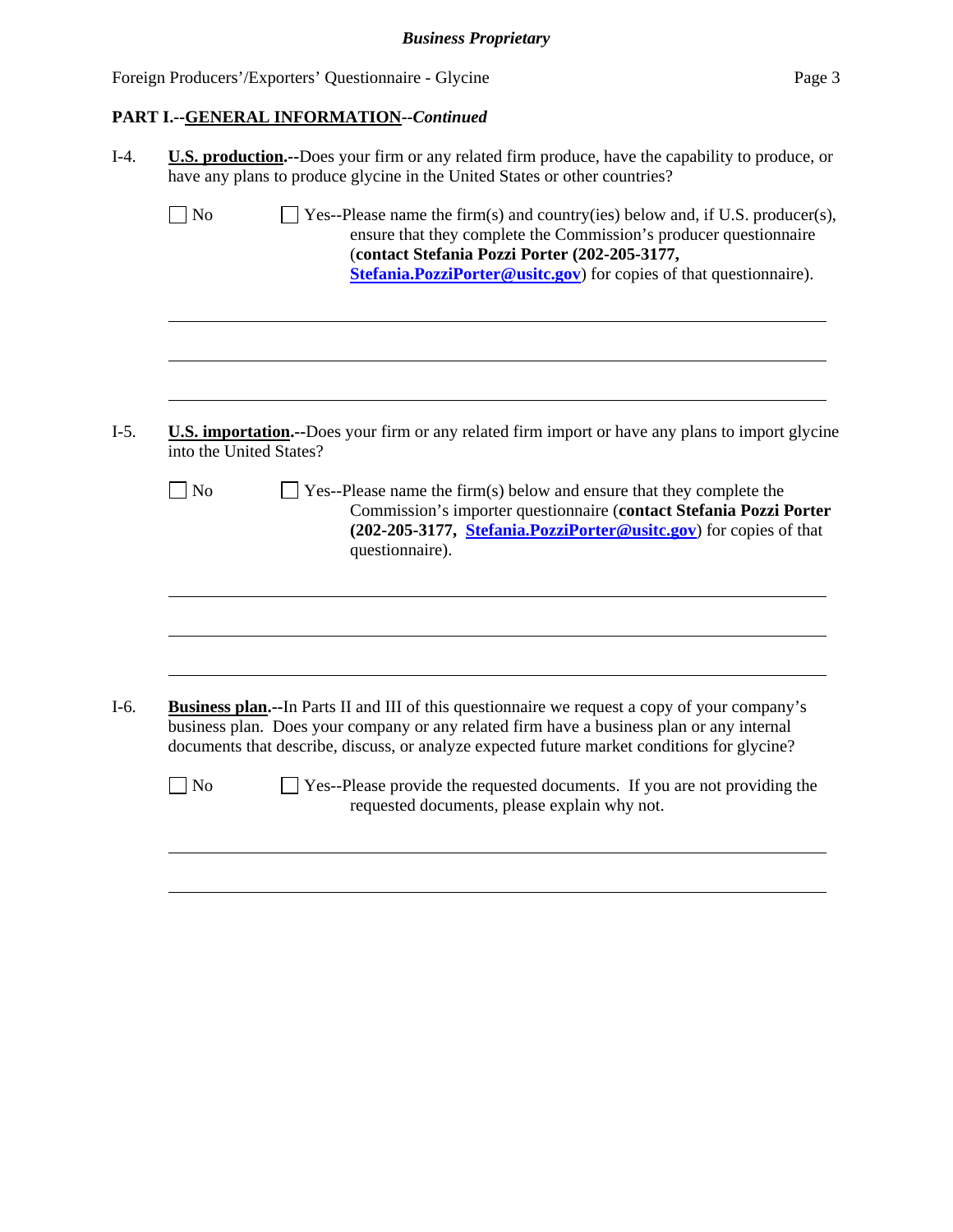## **PART II.--TRADE AND RELATED INFORMATION**

Further information on this part of the questionnaire can be obtained from **Stefania Pozzi Porter (202- 205-3177, Stefania.PozziPorter@usitc.gov )**. **Supply all data requested on a calendar-year basis**.

II-1. Please identify the individual to be contacted regarding the confidential information requested in part II.

part II with questions regarding the submitted confidential information.

Name and title: Please indicate the manner by which Commission staff may contact the individual responsible for

E-mail: Telephone: ( ) Fax:  $($ )

## II-2. **Changes in operations.--**Please indicate whether your firm has experienced any of the following changes in relation to the production of glycine since January 1, 2005. **(***check as many as appropriate***) (***please describe***)**

| <i>(check us many us upproprate)</i>                      | <i>pieuse aescrive)</i>                                                                                              |
|-----------------------------------------------------------|----------------------------------------------------------------------------------------------------------------------|
|                                                           |                                                                                                                      |
|                                                           | <u> 1980 - Johann Stein, marwolaethau a bhann an t-Amhain an t-Amhain an t-Amhain an t-Amhain an t-Amhain an t-A</u> |
|                                                           |                                                                                                                      |
|                                                           |                                                                                                                      |
|                                                           | and the control of the control of the control of the control of the control of the control of the control of the     |
|                                                           |                                                                                                                      |
| $\Box$ prolonged shutdowns or<br>importation curtailments | and the control of the control of the control of the control of the control of the control of the control of the     |
| revised labor agreements                                  |                                                                                                                      |
| other (e.g., technology)                                  |                                                                                                                      |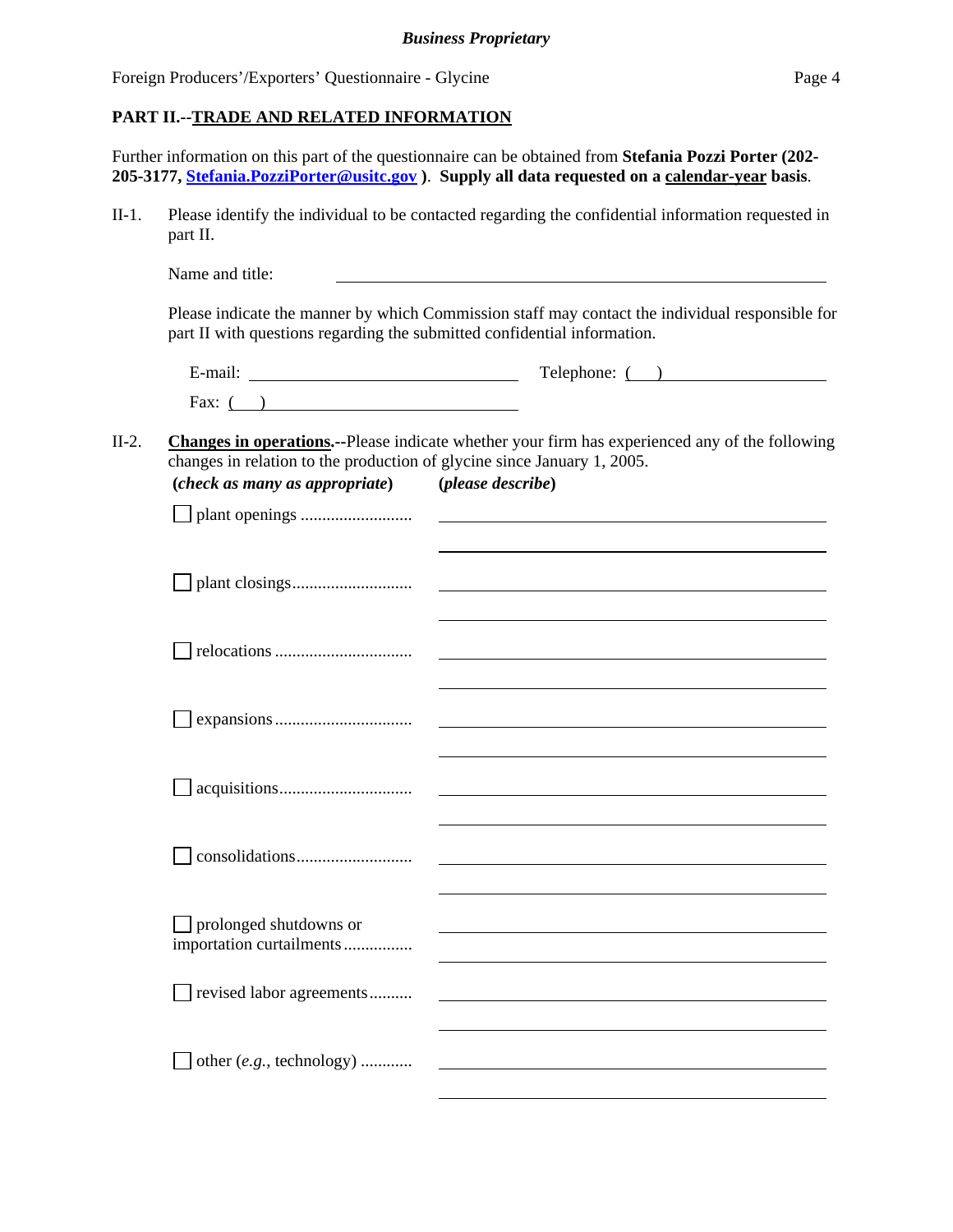| No<br>Yes-Supply details as to the time, nature, and significance of such changes<br>and provide underlying assumptions, along with relevant portions of<br>business plans or other supporting documentation that address this<br>issue. Include in your response a specific projection of your firm's<br>capacity to produce glycine (in 1,000 pounds) for 2011 and 2012.<br>$II-4.$<br>Anticipated changes in operations in the event the order is revoked.--Would your firm<br>anticipate any changes in the character of your operations or organization (as noted above)<br>relating to the production of glycine in the future if the antidumping duty order on glycine from<br>China were to be revoked?<br>$\exists$ No<br>Yes-Supply details as to the time, nature, and significance of such changes<br>and provide underlying assumptions, along with relevant portions of<br>business plans or other supporting documentation that address this<br>issue. Include in your response a specific projection of your firm's<br>capacity to produce glycine (in 1,000 pounds) for 2011 and 2012.<br>$II-5.$<br><b>Same equipment, machinery, and workers.</b> --Has your firm since 2005 produced, or does your<br>firm anticipate producing in the future, other products on the same equipment and machinery<br>used in the production of glycine?<br>$\Box$ No<br>Yes--List the following information and report your firm's combined<br>production capacity and production of these products and glycine in<br>the periods indicated. |                                              |
|--------------------------------------------------------------------------------------------------------------------------------------------------------------------------------------------------------------------------------------------------------------------------------------------------------------------------------------------------------------------------------------------------------------------------------------------------------------------------------------------------------------------------------------------------------------------------------------------------------------------------------------------------------------------------------------------------------------------------------------------------------------------------------------------------------------------------------------------------------------------------------------------------------------------------------------------------------------------------------------------------------------------------------------------------------------------------------------------------------------------------------------------------------------------------------------------------------------------------------------------------------------------------------------------------------------------------------------------------------------------------------------------------------------------------------------------------------------------------------------------------------------------------------------------------|----------------------------------------------|
|                                                                                                                                                                                                                                                                                                                                                                                                                                                                                                                                                                                                                                                                                                                                                                                                                                                                                                                                                                                                                                                                                                                                                                                                                                                                                                                                                                                                                                                                                                                                                  |                                              |
|                                                                                                                                                                                                                                                                                                                                                                                                                                                                                                                                                                                                                                                                                                                                                                                                                                                                                                                                                                                                                                                                                                                                                                                                                                                                                                                                                                                                                                                                                                                                                  |                                              |
|                                                                                                                                                                                                                                                                                                                                                                                                                                                                                                                                                                                                                                                                                                                                                                                                                                                                                                                                                                                                                                                                                                                                                                                                                                                                                                                                                                                                                                                                                                                                                  |                                              |
|                                                                                                                                                                                                                                                                                                                                                                                                                                                                                                                                                                                                                                                                                                                                                                                                                                                                                                                                                                                                                                                                                                                                                                                                                                                                                                                                                                                                                                                                                                                                                  |                                              |
|                                                                                                                                                                                                                                                                                                                                                                                                                                                                                                                                                                                                                                                                                                                                                                                                                                                                                                                                                                                                                                                                                                                                                                                                                                                                                                                                                                                                                                                                                                                                                  |                                              |
|                                                                                                                                                                                                                                                                                                                                                                                                                                                                                                                                                                                                                                                                                                                                                                                                                                                                                                                                                                                                                                                                                                                                                                                                                                                                                                                                                                                                                                                                                                                                                  |                                              |
|                                                                                                                                                                                                                                                                                                                                                                                                                                                                                                                                                                                                                                                                                                                                                                                                                                                                                                                                                                                                                                                                                                                                                                                                                                                                                                                                                                                                                                                                                                                                                  |                                              |
| Product<br><b>Period</b>                                                                                                                                                                                                                                                                                                                                                                                                                                                                                                                                                                                                                                                                                                                                                                                                                                                                                                                                                                                                                                                                                                                                                                                                                                                                                                                                                                                                                                                                                                                         | <b>Basis for allocation of capacity data</b> |
| Glycine                                                                                                                                                                                                                                                                                                                                                                                                                                                                                                                                                                                                                                                                                                                                                                                                                                                                                                                                                                                                                                                                                                                                                                                                                                                                                                                                                                                                                                                                                                                                          |                                              |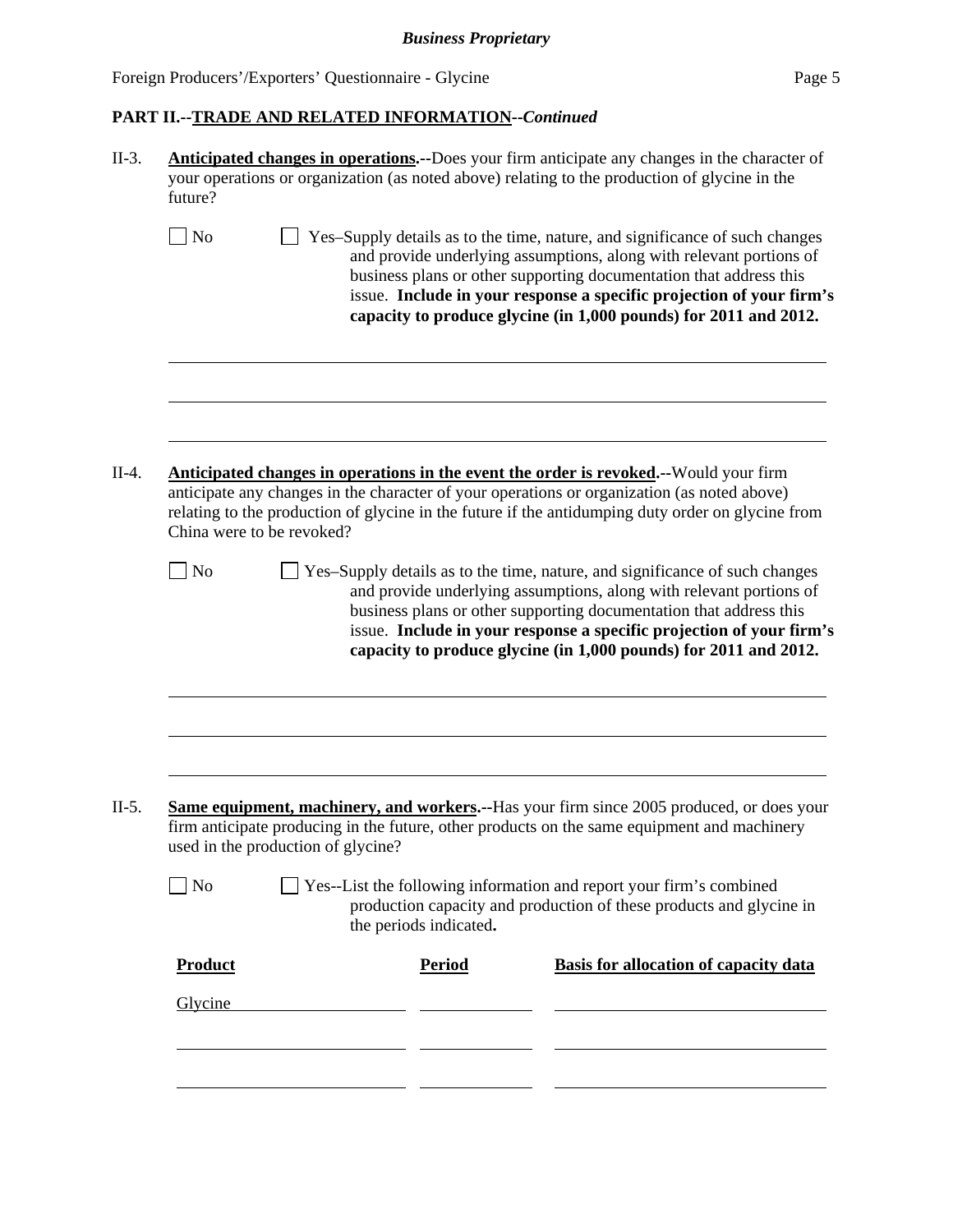l

l

## **PART II.--TRADE AND RELATED INFORMATION--***Continued*

#### II-5. **Same equipment, machinery, and workers.--***Continued*

| (Quantity in 1,000 pounds)         |      |      |      |      |      |      |  |
|------------------------------------|------|------|------|------|------|------|--|
| <b>Item</b>                        | 2005 | 2006 | 2007 | 2008 | 2009 | 2010 |  |
| <b>Overall Production Capacity</b> |      |      |      |      |      |      |  |
| <b>Production of:</b><br>Glycine   |      |      |      |      |      |      |  |
| Other product 1                    |      |      |      |      |      |      |  |
| Other product 2                    |      |      |      |      |      |      |  |

II-6. **Constraints on production.--**Please describe the constraint(s) that set the limit(s) on your production capacity.

- II-7. **Production shifting.--**Is your firm able to switch production between glycine and other products in response to a relative change in the price of glycine vis-a-vis the price of other products, using the same equipment and/or labor?
	- $\Box$  No  $\Box$  Yes---Please identify the other products, the approximate time and cost involved in switching, and the minimum relative price change required for your firm to switch production to or from glycine.

II-8. **Share of sales.--**What percentage of your firm's total sales in its most recent fiscal year was represented by sales of glycine?

Percent

II-9. **Inventories in the United States.--**Has your firm, since 2005, maintained any inventories of glycine in the United States (not including inventories held by firms identified in question I-3)?

No Ses-Report the quantity of such end-of-period inventories below.

| (Quantity in 1,000 pounds) |      |      |      |      |      |      |
|----------------------------|------|------|------|------|------|------|
| <b>Item</b>                | 2005 | 2006 | 2007 | 2008 | 2009 | 2010 |
| Inventory                  |      |      |      |      |      |      |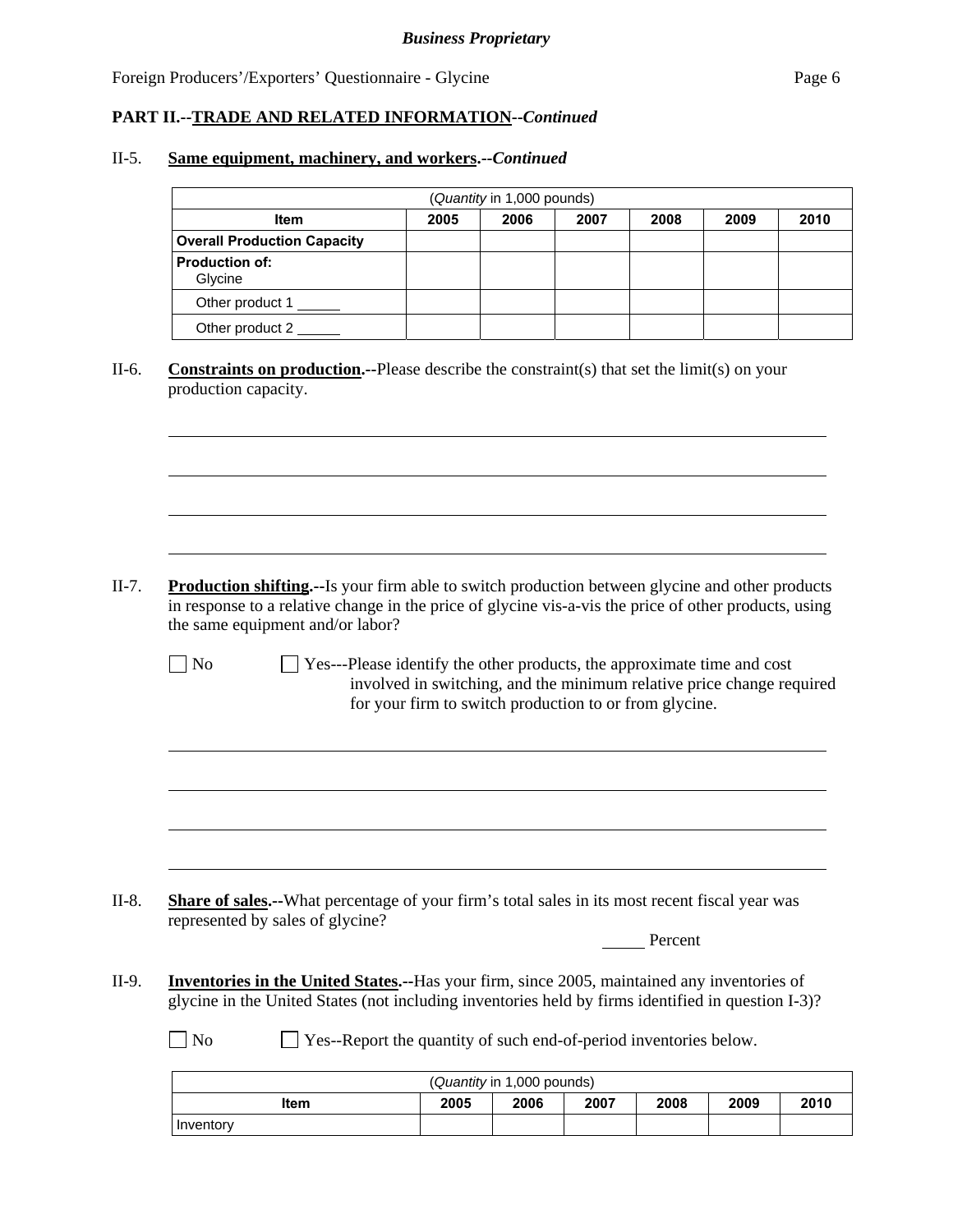#### II-10. **Barriers.--**

l

(a) Are your firm's exports of glycine subject to tariff or non-tariff barriers to trade (for example, antidumping or countervailing duty findings or remedies, tariffs, quotas, or regulatory barriers) in any countries other than the United States?

| <b>Product</b> | Country | Year imposed | <b>Barrier (if tariff,</b><br>give rate) |
|----------------|---------|--------------|------------------------------------------|
|                |         |              |                                          |
|                |         |              |                                          |

 (b) Are your firm's exports of glycine subject to current proceedings in any countries other than the United States that might result in tariff or non-tariff barriers to trade?

 $\Box$  No  $\Box$  Yes--List the products(s), country(ies), and type of proceeding.

| <b>Product</b> | Country | Type of proceeding |
|----------------|---------|--------------------|
|                |         |                    |
|                |         |                    |
|                |         |                    |
|                |         |                    |

II-11. **Other export markets.--**Identify export markets (other than the United States) that you have developed or where you have increased your sales of glycine since 2005. Please identify and discuss below.



 $\Box$  No  $\Box$  Yes--List the products(s), country(ies), the year each such barrier was imposed, and the type of barrier.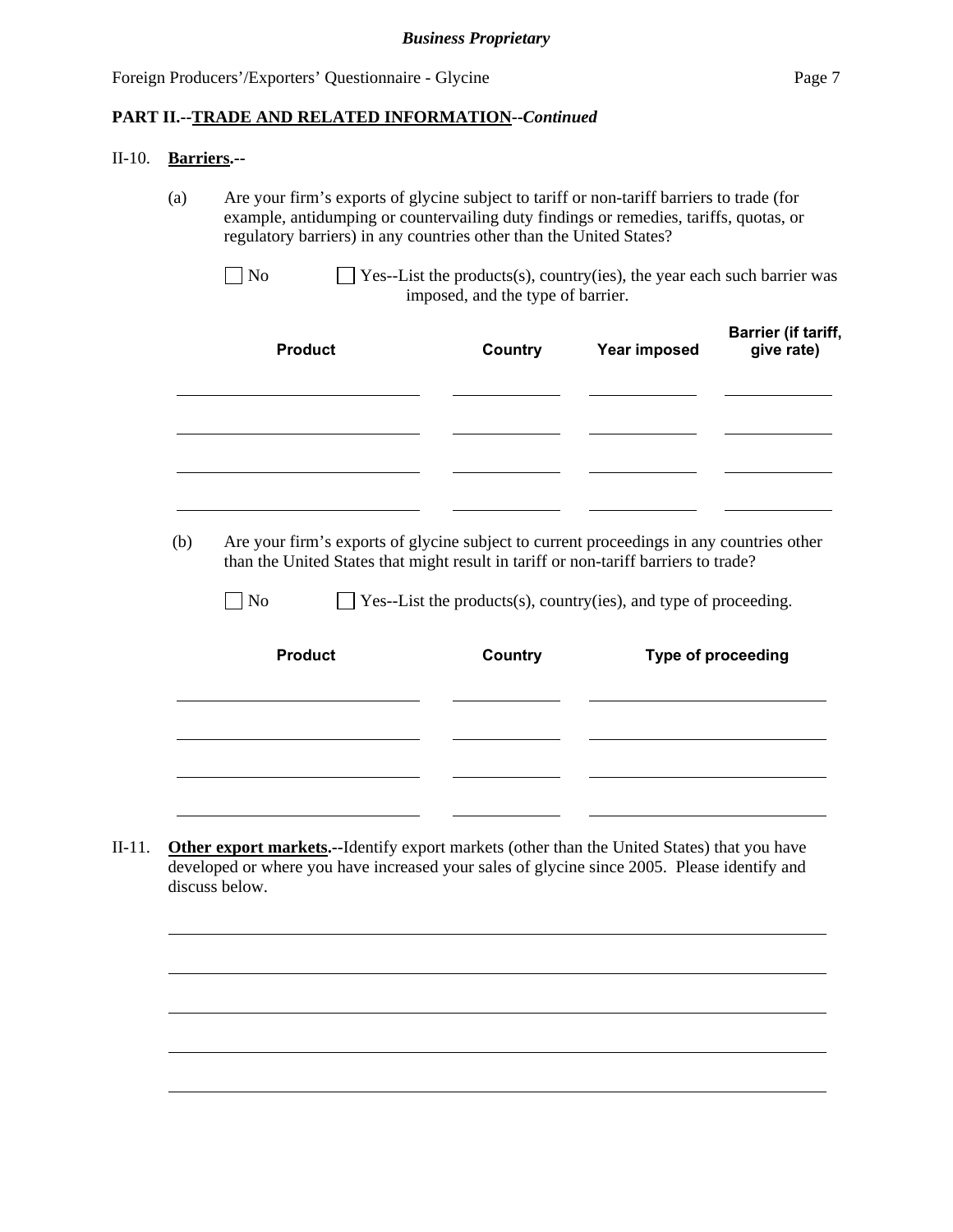| $II-12.$ | <b>Significance of antidumping duty order.</b> --Describe the significance of the existing antidumping<br>duty order covering imports of glycine from China in terms of its effect on your firm's production<br>capacity, production, home market shipments, exports to the United States and other markets, and<br>inventories. You may wish to compare your firm's operations before and after the imposition of<br>the order. |
|----------|----------------------------------------------------------------------------------------------------------------------------------------------------------------------------------------------------------------------------------------------------------------------------------------------------------------------------------------------------------------------------------------------------------------------------------|
| $II-13.$ | <b>Anticipated changes if order revoked.</b> --Would your firm anticipate any changes in its<br>production capacity, production, home market shipments, exports to the United States and other<br>markets, or inventories relating to the production of glycine in the future if the antidumping duty<br>order on glycine from China were to be revoked?                                                                         |
|          | Yes-Supply details as to the time, nature, and significance of such changes<br>$ $ No<br>and provide underlying assumptions, along with relevant portions of<br>business plans or other supporting documentation for any trends or<br>projections you may provide.                                                                                                                                                               |
|          |                                                                                                                                                                                                                                                                                                                                                                                                                                  |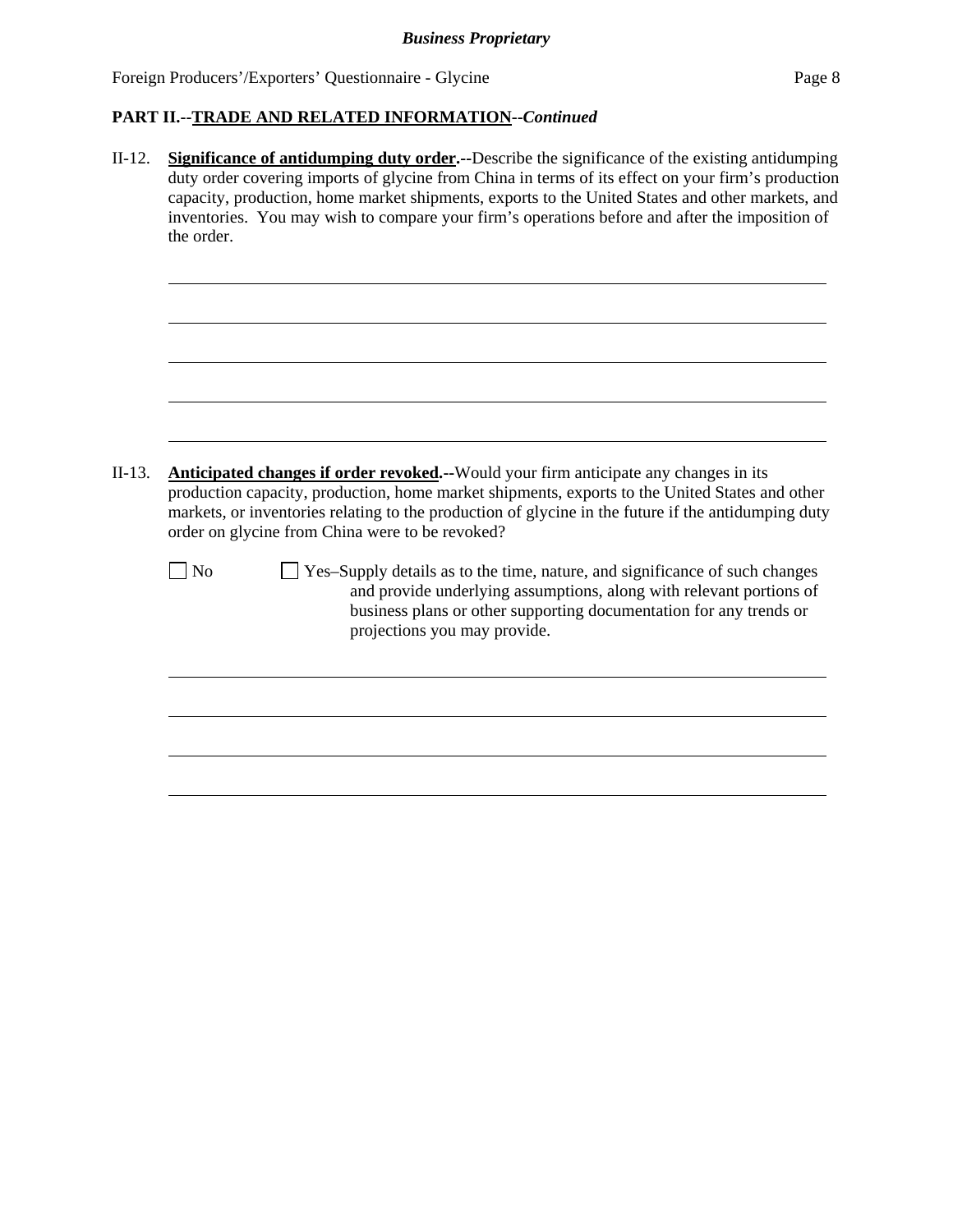II-14. **Trade data (China).--** Report production capacity, production, shipments, and inventories of glycine produced by your firm in China during the specified periods. (See definitions in the instruction booklet.)

# **CHINA**

| Quantity (in 1,000 pounds) and Value (in 1,000 dollars)                                                                                                                                                                                                                       |               |      |      |      |      |      |
|-------------------------------------------------------------------------------------------------------------------------------------------------------------------------------------------------------------------------------------------------------------------------------|---------------|------|------|------|------|------|
|                                                                                                                                                                                                                                                                               | Calendar year |      |      |      |      |      |
| Item                                                                                                                                                                                                                                                                          | 2005          | 2006 | 2007 | 2008 | 2009 | 2010 |
| Average production capacity <sup>1</sup> (A)                                                                                                                                                                                                                                  |               |      |      |      |      |      |
| Beginning-of-period inventories (B)                                                                                                                                                                                                                                           |               |      |      |      |      |      |
| Production <sup>2</sup> (C)                                                                                                                                                                                                                                                   |               |      |      |      |      |      |
| Home market shipments:<br>Internal consumption/transfers<br>quantity (D)                                                                                                                                                                                                      |               |      |      |      |      |      |
| <b>Commercial shipments</b><br>quantity $(E)$                                                                                                                                                                                                                                 |               |      |      |      |      |      |
| value (F)                                                                                                                                                                                                                                                                     |               |      |      |      |      |      |
| <b>Export shipments:</b><br>to the United States: <sup>3</sup><br>quantity (G)                                                                                                                                                                                                |               |      |      |      |      |      |
| value (H)                                                                                                                                                                                                                                                                     |               |      |      |      |      |      |
| to the European Union: <sup>4</sup><br>quantity (I)                                                                                                                                                                                                                           |               |      |      |      |      |      |
| value (J)                                                                                                                                                                                                                                                                     |               |      |      |      |      |      |
| to Korea:<br>quantity (K)                                                                                                                                                                                                                                                     |               |      |      |      |      |      |
| value (L)                                                                                                                                                                                                                                                                     |               |      |      |      |      |      |
| to Asia (excluding Korea): <sup>5</sup><br>quantity (M)                                                                                                                                                                                                                       |               |      |      |      |      |      |
| value (N)                                                                                                                                                                                                                                                                     |               |      |      |      |      |      |
| to all other markets: <sup>6</sup><br>quantity (O)                                                                                                                                                                                                                            |               |      |      |      |      |      |
| value (P)                                                                                                                                                                                                                                                                     |               |      |      |      |      |      |
| Total exports (quantity) (Q)                                                                                                                                                                                                                                                  |               |      |      |      |      |      |
| Total shipments (quantity) (R)                                                                                                                                                                                                                                                |               |      |      |      |      |      |
| End-of-period inventories (S)                                                                                                                                                                                                                                                 |               |      |      |      |      |      |
| <sup>1</sup> The production capacity (see definitions in instruction booklet) reported is based on operating<br>hours per week, _____ weeks per year. Please describe the methodology used to calculate<br>production capacity, and explain any changes in reported capacity. |               |      |      |      |      |      |
|                                                                                                                                                                                                                                                                               |               |      |      |      |      |      |
| <sup>2</sup> Please estimate the percentage of total production of glycine in China accounted for by your firm's<br>production in 2010: Percent<br>$3$ Please estimate the percentage of total exports to the United States of glycine in China accounted                     |               |      |      |      |      |      |

for by your firm's exports in 2010: Percent

<sup>4</sup> Identify your principal *European Union* export markets:<br><sup>5</sup> Identify your principal *Acion* export markets:

Identify your principal *Asian* export markets:

Identify your principal *other* export markets: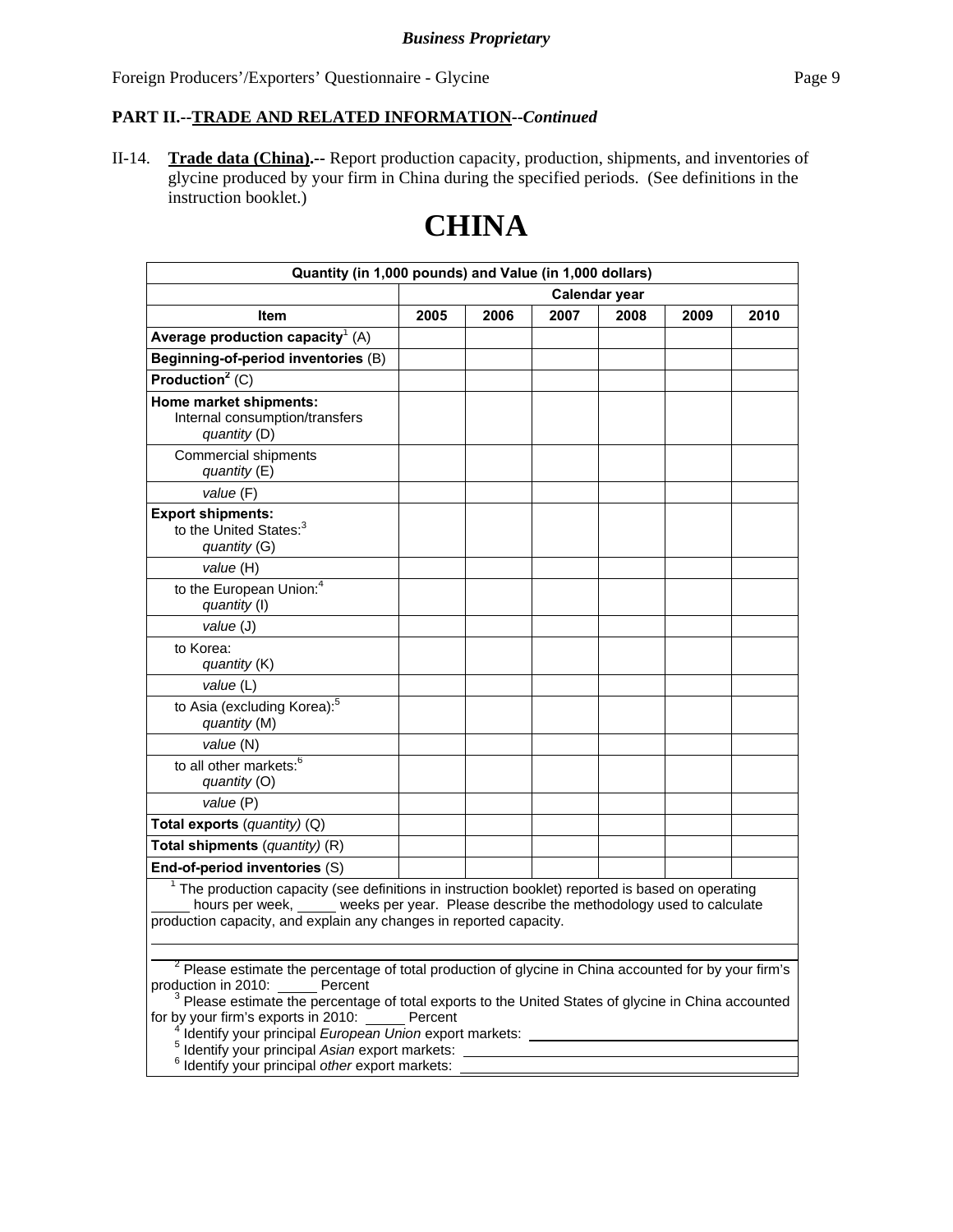#### II-15. **Reconciliation of trade data.—**

 $\overline{a}$ 

(a) The quantities reported in question II-14 should reconcile as follows in each period (*i.e.*, in each column):

```
Reconciliation
B + C - D - E - G - I - K - M - O = Do these data reconcile? \Box Yes \Box No--Please
\Omegaexplain: _
```
(b) Further, the quantities reported for end-of-period inventories should equal the beginningof-period inventories reported in the subsequent calendar year (*i.e.*, line Q of year 2005 should equal line B of year 2006). Do these data reconcile for each adjacent calendar year?

| $\Box$ Yes. | $\Box$ No--Please explain: |
|-------------|----------------------------|
|-------------|----------------------------|

II-16. **Shipments by grade.**—Please report the quantity of your firm's 2010 exports to the United States by grade of glycine (based on the actual quality of the glycine, not the market to which it is sold).

| <b>U.S. Shipments</b>       |                            |  |
|-----------------------------|----------------------------|--|
| <b>Product</b>              | Quantity (in 1,000 pounds) |  |
| <b>Pharmaceutical grade</b> |                            |  |
| <b>USP</b> grade            |                            |  |
| <b>Technical grade</b>      |                            |  |
| Other grade                 |                            |  |

II-17. Please, indicate which production process your firm uses to produce glycine. (Check all that apply.)

**Hydrogen cyanide ("HCN") process** -- (This process uses formaldehyde, hydrogen cyanide, anhydrous ammonia, sodium hydroxide, and sulfuric acid as raw material inputs and/or catalysts to produce glycine. Sodium glycinate is a distinct intermediate product in this process.)

**Monochloracetic acid ("MCA") process** -- (This process uses monochloroacetic acid, anhydrous ammonia, and hexamethyleneteramine (also known as hexamine) as raw material inputs and/or catalysts to produce glycine. Sodium glycinate is not an intermediate product in this production process.)

**Other**--Please describe: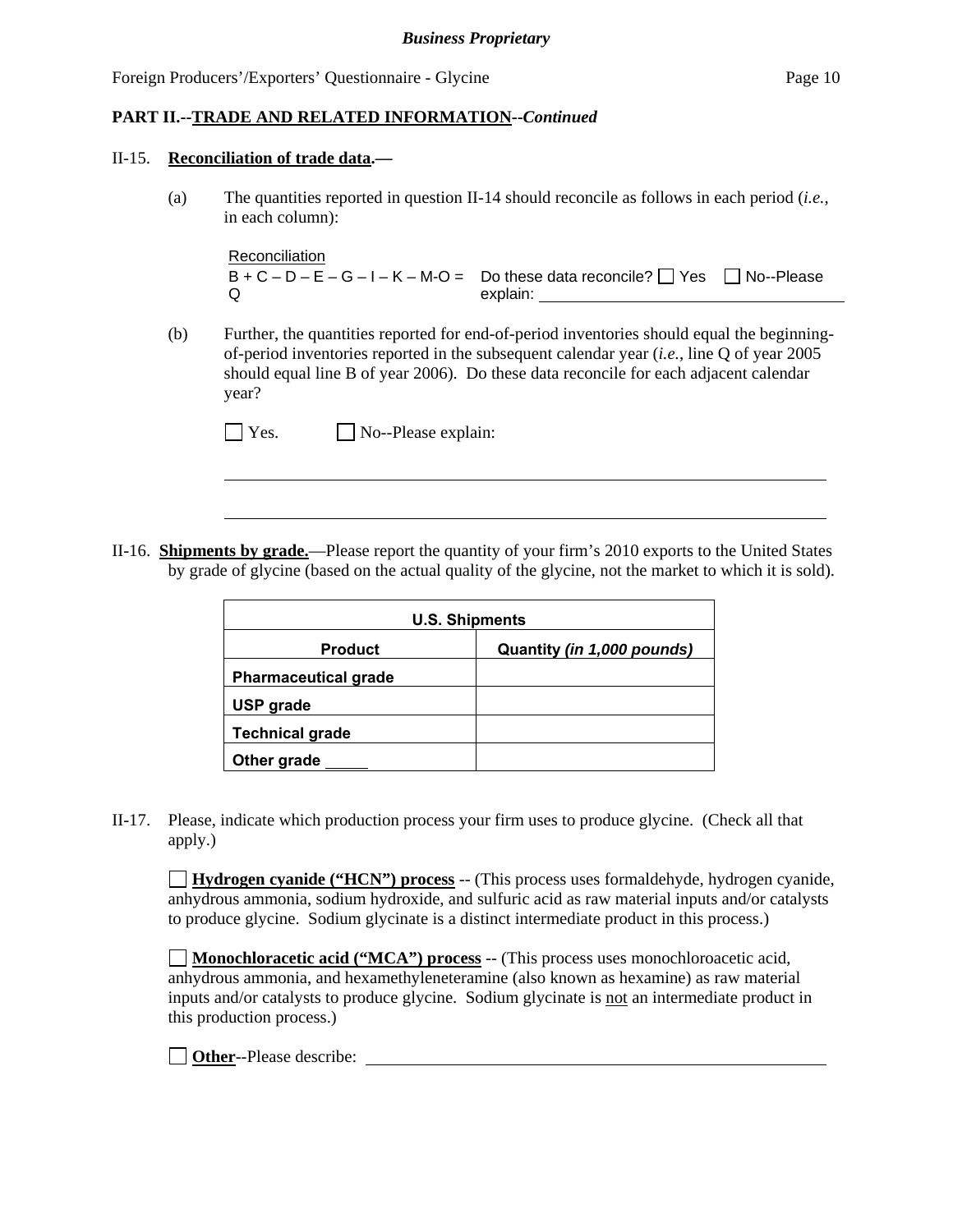## **PART III.--MARKET FACTORS**

| Further information on this part of the questionnaire can be obtained from Aimee Larsen (202-205-3179, |  |  |
|--------------------------------------------------------------------------------------------------------|--|--|
| Aimee.Larsen@usitc.gov).                                                                               |  |  |

III-1. Please identify the individual to be contacted regarding the confidential information requested in parts III.

| Name and title: |
|-----------------|
|-----------------|

Please indicate the manner by which Commission staff may contact the individual responsible for part III with questions regarding the submitted confidential information.

| $\cdots$<br>±-mail <sup>.</sup> | Telephone: |
|---------------------------------|------------|
| Fax:                            |            |

III-2. **Contract versus spot.--**Approximately what share of your firm's sales of glycine to U.S. customers in 2010 was on a (1) long-term contract basis (multiple deliveries for more than 12 months), (2) short-term contract basis (multiple deliveries up to 12 months), and (3) spot sales basis (for a single delivery)?

| Type of sale         | Share of sales (percent) |  |
|----------------------|--------------------------|--|
| Long-term contracts  |                          |  |
| Short-term contracts |                          |  |
| Spot sales           |                          |  |
|                      |                          |  |

III-3. **Long-term contract provisions.--**If you sell glycine to U.S. customers on a long-term contract basis, please answer the following questions with respect to provisions of a typical long-term contract.

| (a) | What is the average duration of a contract?                                                        |
|-----|----------------------------------------------------------------------------------------------------|
| (b) | Can prices be renegotiated during the contract period?<br>$\blacksquare$ Yes<br>$\vert$ $\vert$ No |
| (c) | Does the contract fix quantity, price, or both? $\Box$ Quantity $\Box$ Price $\Box$ Both           |
| (d) | $\vert$   Yes<br>Does the contract have a meet or release provision?<br>$\vert$   No               |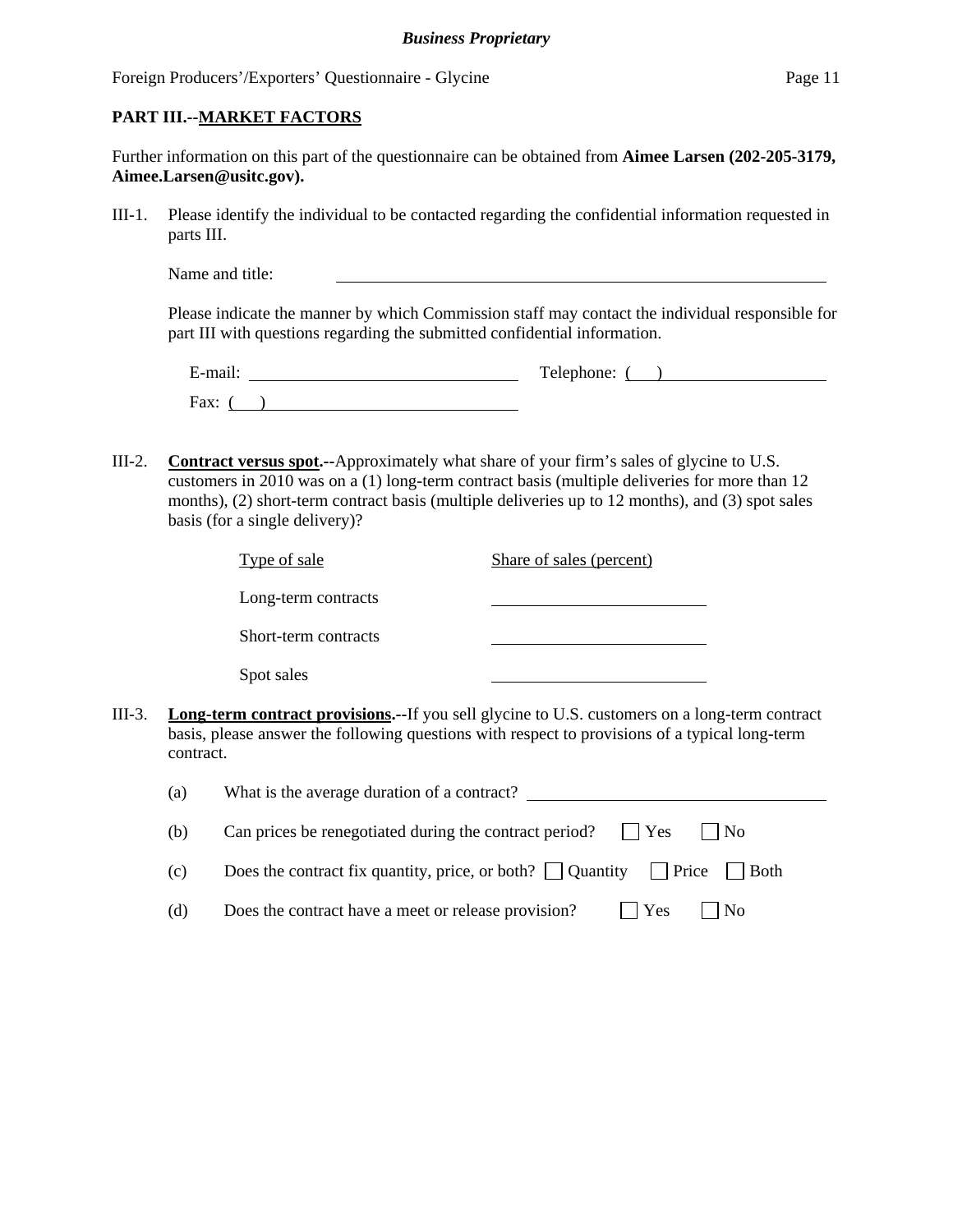| III-4. | <b>Short-term contract provisions.--</b> If you sell glycine to U.S. customers on a short-term contract |
|--------|---------------------------------------------------------------------------------------------------------|
|        | basis, please answer the following questions with respect to provisions of a typical short-term         |
|        | contract.                                                                                               |

|                   | (a)                                                                                    | What is the average duration of a contract?                                                                                                                              |      |             |           |  |
|-------------------|----------------------------------------------------------------------------------------|--------------------------------------------------------------------------------------------------------------------------------------------------------------------------|------|-------------|-----------|--|
|                   | (b)                                                                                    | $ $ Yes<br>Can prices be renegotiated during the contract period?<br>N <sub>0</sub>                                                                                      |      |             |           |  |
|                   | Price<br>Does the contract fix quantity, price, or both? $\vert \vert$ Quantity<br>(c) |                                                                                                                                                                          |      | <b>Both</b> |           |  |
|                   | (d)                                                                                    | Yes<br>  No<br>Does the contract have a meet or release provision?                                                                                                       |      |             |           |  |
| $III-5.$          |                                                                                        | <b>Lead times.</b> -What is the average lead time for glycine to U.S. customers between a customer's<br>order and the date of delivery for your firm's sales of glycine? |      |             |           |  |
|                   |                                                                                        | Share of sales in 2010<br>Source                                                                                                                                         |      |             | Lead time |  |
|                   |                                                                                        | From inventory                                                                                                                                                           |      |             |           |  |
| Produced to order |                                                                                        |                                                                                                                                                                          |      |             |           |  |
|                   | <b>Total</b>                                                                           |                                                                                                                                                                          | 100% |             |           |  |
| III-6.            |                                                                                        | Raw materials.—                                                                                                                                                          |      |             |           |  |

(a) To what extent have changes in the prices of raw materials affected your firm's selling prices for glycine since 2005?

(b) Do you anticipate changes in your raw material costs in the foreseeable future?

| $\Box$ No | $\Box$ Yes--Please explain. |
|-----------|-----------------------------|
|-----------|-----------------------------|

l

 $\overline{a}$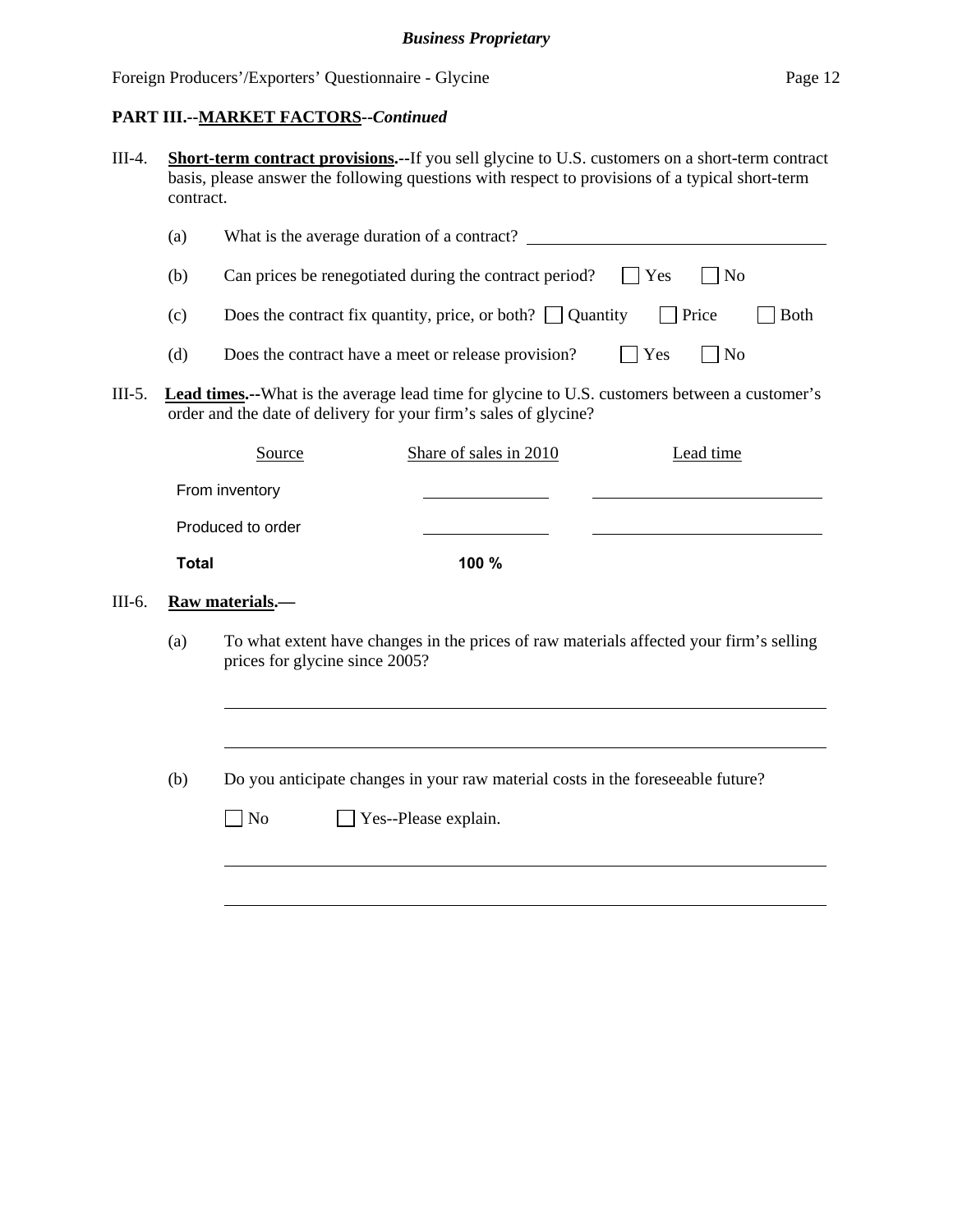# **PART III.--MARKET FACTORS--***Continued*

| $III-7.$                            | <b>Changes in factors affecting supply.--Have any changes occurred in any other factors affecting</b><br>supply (e.g., changes in availability or prices of energy or labor; transportation conditions;<br>production capacity and/or methods of production; technology; export markets; or alternative<br>production opportunities) that affected the availability of China-produced glycine in the U.S.<br>market since 2005? |                                                                                                                                                                                                                                                                                                                                      |  |  |
|-------------------------------------|---------------------------------------------------------------------------------------------------------------------------------------------------------------------------------------------------------------------------------------------------------------------------------------------------------------------------------------------------------------------------------------------------------------------------------|--------------------------------------------------------------------------------------------------------------------------------------------------------------------------------------------------------------------------------------------------------------------------------------------------------------------------------------|--|--|
| Yes-- Please describe.<br>$\Box$ No |                                                                                                                                                                                                                                                                                                                                                                                                                                 |                                                                                                                                                                                                                                                                                                                                      |  |  |
|                                     |                                                                                                                                                                                                                                                                                                                                                                                                                                 |                                                                                                                                                                                                                                                                                                                                      |  |  |
| III-8.                              |                                                                                                                                                                                                                                                                                                                                                                                                                                 | <b>Availability of SUBJECT import supply.--</b>                                                                                                                                                                                                                                                                                      |  |  |
|                                     | (a)                                                                                                                                                                                                                                                                                                                                                                                                                             | Do you anticipate any changes in terms of the availability of China-produced glycine in<br>the U.S. market in the future?                                                                                                                                                                                                            |  |  |
|                                     |                                                                                                                                                                                                                                                                                                                                                                                                                                 | No change<br>Increase<br>Decrease                                                                                                                                                                                                                                                                                                    |  |  |
|                                     | (b)                                                                                                                                                                                                                                                                                                                                                                                                                             | If you anticipate changes in supply, please identify the changes, including the time period<br>and the impact of such changes on shipment volumes and prices.                                                                                                                                                                        |  |  |
|                                     |                                                                                                                                                                                                                                                                                                                                                                                                                                 |                                                                                                                                                                                                                                                                                                                                      |  |  |
| III-9.                              |                                                                                                                                                                                                                                                                                                                                                                                                                                 | Product shifting.—Can your firm shift its sales of glycine between the U.S. market and<br>alternative country markets?                                                                                                                                                                                                               |  |  |
|                                     | N <sub>o</sub>                                                                                                                                                                                                                                                                                                                                                                                                                  | Yes                                                                                                                                                                                                                                                                                                                                  |  |  |
|                                     |                                                                                                                                                                                                                                                                                                                                                                                                                                 | Please describe any contracts, other sales arrangements, or other constraints (including any third-<br>country trade barriers such as tariffs, quotas, or other non-tariff barriers) that would prevent or<br>restrict your firm from shifting glycine between the U.S. and alternative country markets within a<br>12-month period. |  |  |
|                                     |                                                                                                                                                                                                                                                                                                                                                                                                                                 |                                                                                                                                                                                                                                                                                                                                      |  |  |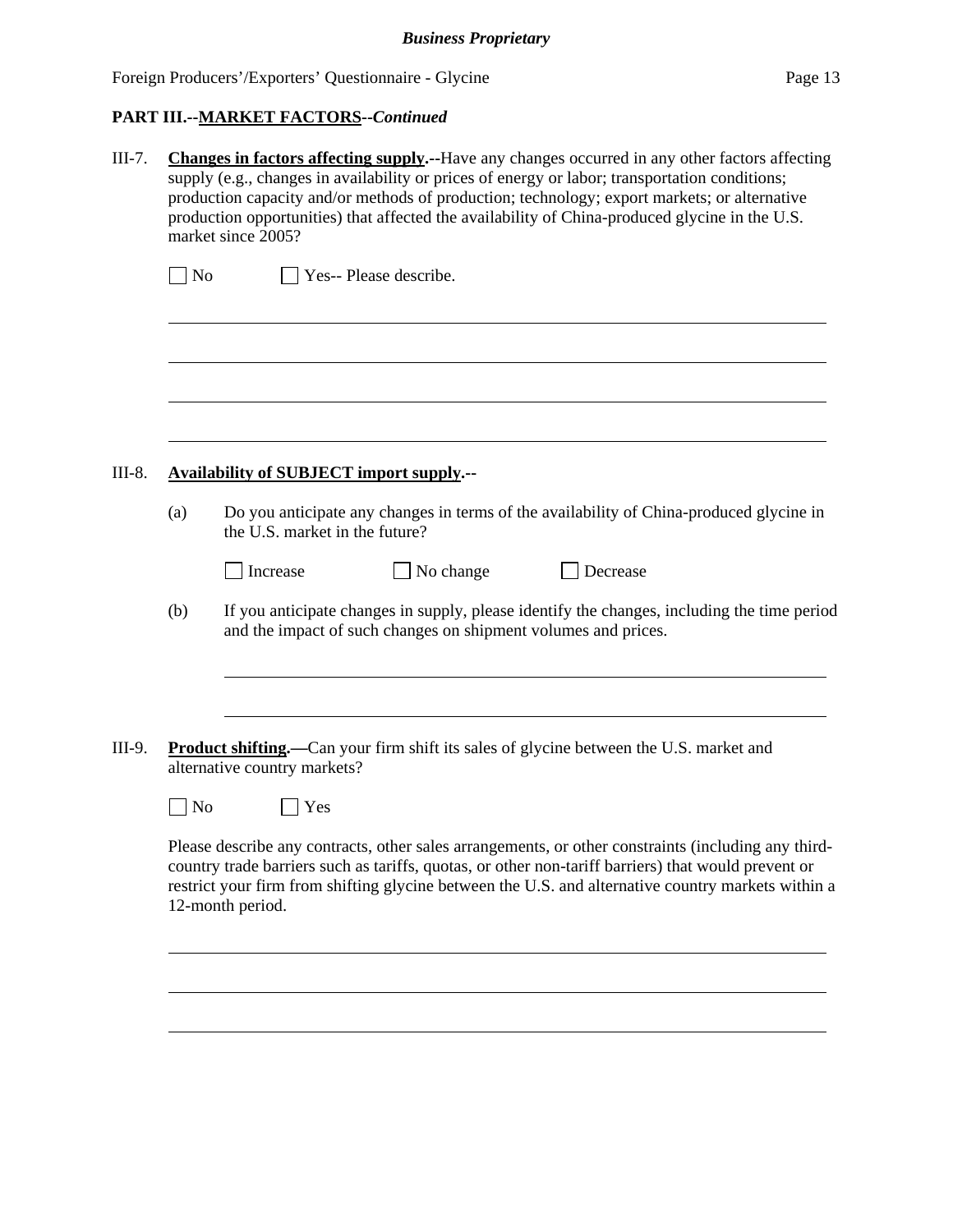## **PART III.--MARKET FACTORS--***Continued*

| III-10. Product changes.--Is the product range, product mix, or marketing of glycine in your home |                                                                                                    |  |  |  |
|---------------------------------------------------------------------------------------------------|----------------------------------------------------------------------------------------------------|--|--|--|
|                                                                                                   | market different from that of glycine for export to the United States or to third-country markets? |  |  |  |
|                                                                                                   |                                                                                                    |  |  |  |
| $\Box$ No                                                                                         | $\vert$ Yes—Please explain.                                                                        |  |  |  |
|                                                                                                   |                                                                                                    |  |  |  |
|                                                                                                   |                                                                                                    |  |  |  |
|                                                                                                   |                                                                                                    |  |  |  |
|                                                                                                   |                                                                                                    |  |  |  |

 Have there been any significant changes in the product range, product mix, or marketing of glycine in your home market, for export to the United States, or for export to third-country markets since 2005?

| ۰. |
|----|
|----|

 $\overline{a}$ 

 $\overline{a}$ 

 $\Box$  Yes--Please describe.

III-11. **Anticipated product changes.—**Do you anticipate changes in the product range, product mix, or marketing of glycine in your home market, for exports to the United States, or for exports to third-country markets.

No **Pres**--Please explain.

III-12. **Substitutes.—**Are there any nonsubject products that may be substituted for glycine**?**

No Yes—Please fill in the following table.

| <b>Substitute</b><br>product | <b>Description of</b><br>applications and end<br>uses in which this<br>substitute can be used | Have changes in the prices of this substitute affected<br>the price of glycine since January 1, 2005?<br>Please explain. |  |  |
|------------------------------|-----------------------------------------------------------------------------------------------|--------------------------------------------------------------------------------------------------------------------------|--|--|
| 1.                           |                                                                                               | $ $ No                                                                                                                   |  |  |
|                              |                                                                                               | Yes                                                                                                                      |  |  |
| 2.                           |                                                                                               | $\log$                                                                                                                   |  |  |
|                              |                                                                                               | Yes                                                                                                                      |  |  |
| 3.                           |                                                                                               | No                                                                                                                       |  |  |
|                              |                                                                                               | Yes                                                                                                                      |  |  |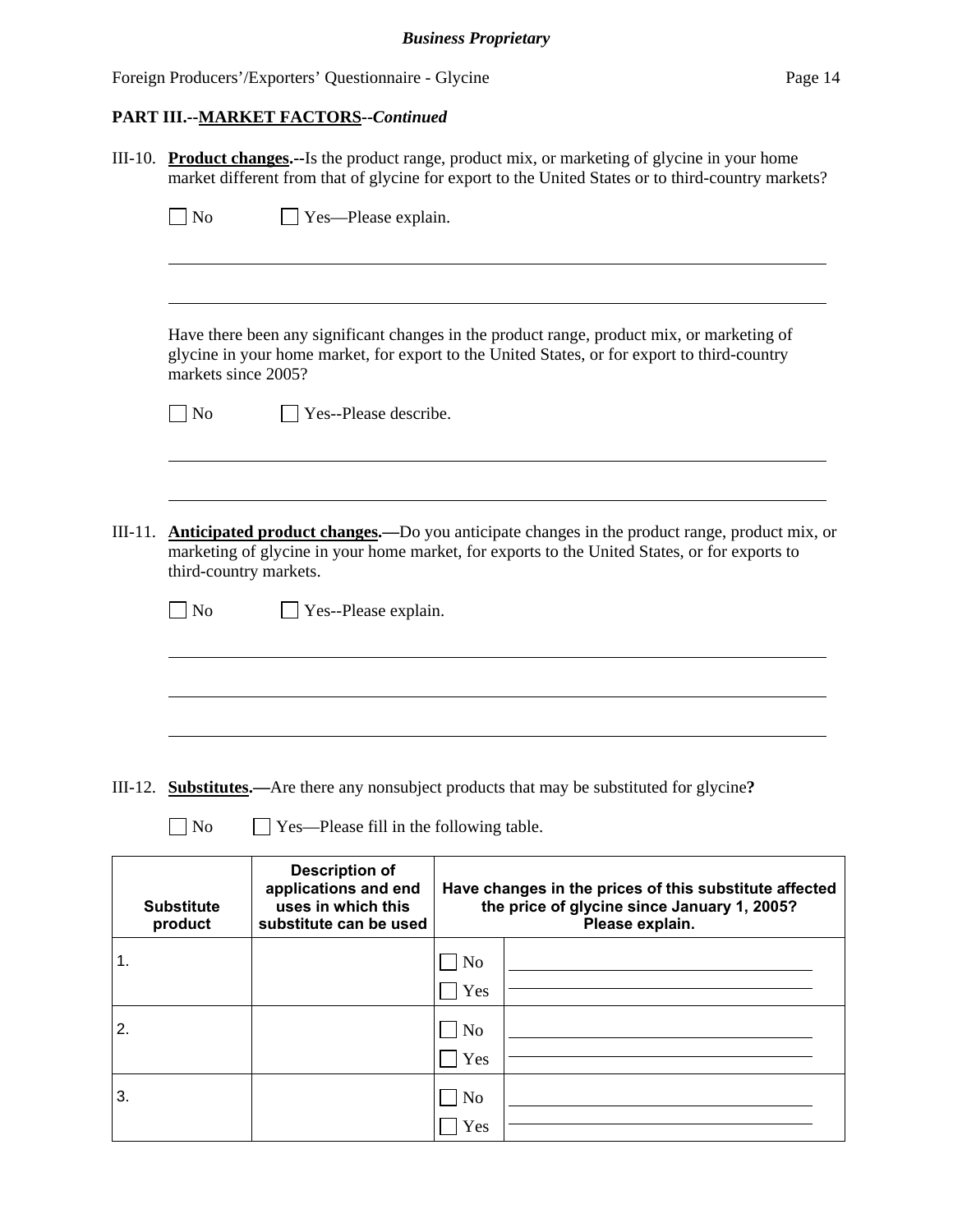|           | III-13. Changes in substitutes.--Have there been any changes in the number or types of products that<br>can be substituted for glycine since 2005?                                                                                                   |  |  |  |
|-----------|------------------------------------------------------------------------------------------------------------------------------------------------------------------------------------------------------------------------------------------------------|--|--|--|
|           | $\blacksquare$ No<br>Yes--Please explain.                                                                                                                                                                                                            |  |  |  |
|           |                                                                                                                                                                                                                                                      |  |  |  |
|           |                                                                                                                                                                                                                                                      |  |  |  |
| III-14.   | Anticipated changes in substitutes.--Do you anticipate any changes in terms of the<br>substitutability of other products for glycine?                                                                                                                |  |  |  |
|           | $\Box$ No<br>Yes--Please describe.                                                                                                                                                                                                                   |  |  |  |
|           |                                                                                                                                                                                                                                                      |  |  |  |
| $III-15.$ | <b>Interchangeability.</b> --Is the glycine produced by your firm and sold in its home market<br>interchangeable (i.e., can be used in the same applications) with your firm's glycine sold to the<br>United States and/or to third-country markets? |  |  |  |
|           | Yes<br>No--Identify the market(s) and any differences in the products.                                                                                                                                                                               |  |  |  |
|           |                                                                                                                                                                                                                                                      |  |  |  |
|           | III-16a. End uses.—What are the end uses of the glycine that you manufacture and sell to your home<br>market?                                                                                                                                        |  |  |  |

|     | IIIAI NUI :                                  |                          |
|-----|----------------------------------------------|--------------------------|
|     |                                              |                          |
|     | End use product                              | $\sqrt{ }$ if applicable |
| 1.  | Pet Food                                     |                          |
| 2.  | Animal Feed                                  |                          |
| 3.  | Cosmetic additive (deodorant/antiperspirant) |                          |
| 4.  | Cosmetic additive (other than deodorant)     |                          |
| 5.  | Chemical processing                          |                          |
| 6.  | Food additive for human consumption          |                          |
| 7.  | Pharmaceutical additive (pills)              |                          |
| 8.  | Pharmaceutical additive (intravenous use)    |                          |
| 9.  | Metal complexing or finishing agent          |                          |
| 10. | Other-Please describe:                       |                          |
| 11. | Other---Please describe:                     |                          |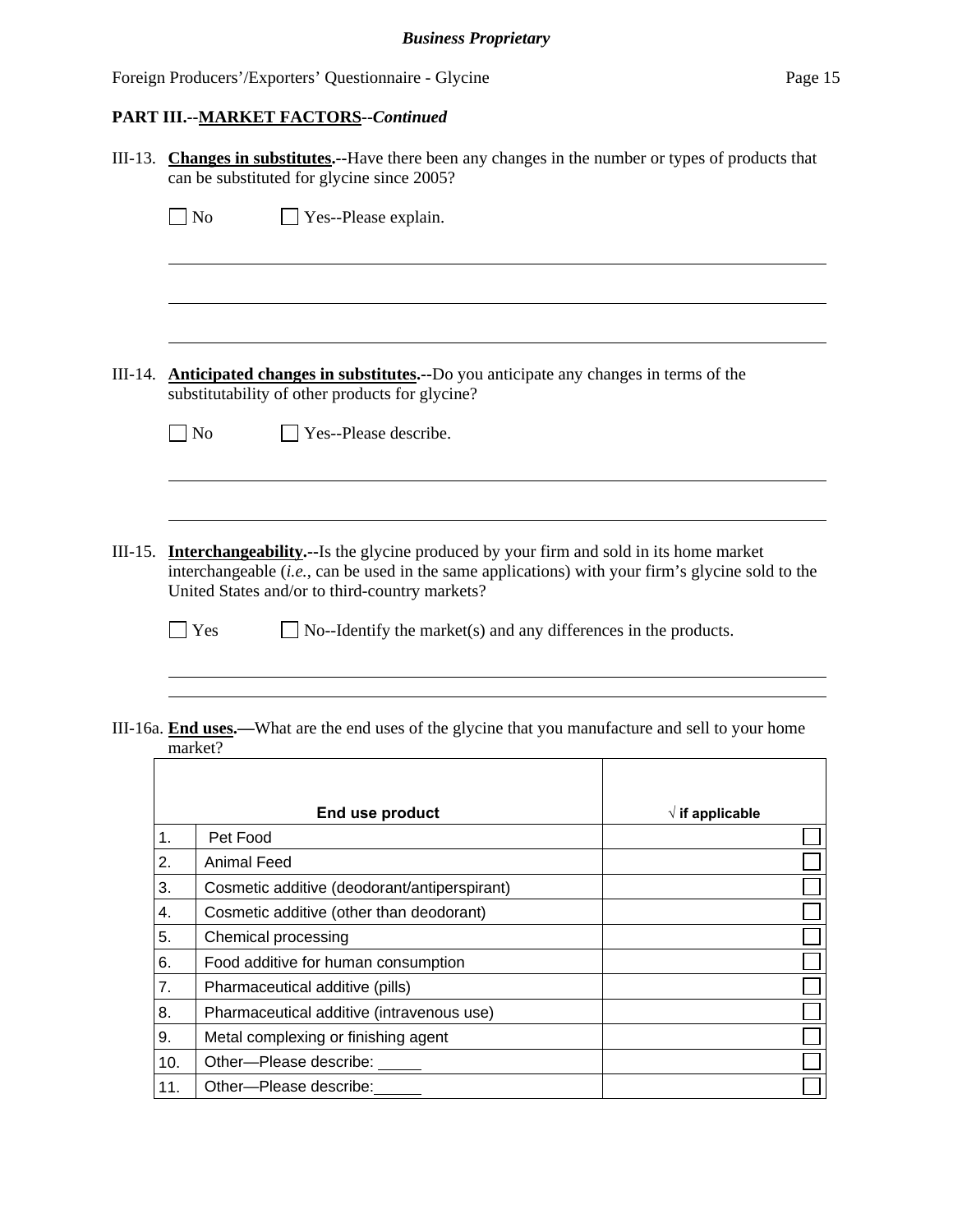|           | III-16b. End uses.- Do these end uses differ from those of the glycine you sell to the U.S. market or to<br>third-country markets? |                                                                                                                                                                                                                                                                                                     |  |  |  |
|-----------|------------------------------------------------------------------------------------------------------------------------------------|-----------------------------------------------------------------------------------------------------------------------------------------------------------------------------------------------------------------------------------------------------------------------------------------------------|--|--|--|
|           | $\Box$ No                                                                                                                          | $\Box$ Yes--Please explain.                                                                                                                                                                                                                                                                         |  |  |  |
|           |                                                                                                                                    |                                                                                                                                                                                                                                                                                                     |  |  |  |
| $III-17.$ |                                                                                                                                    | Changes in end uses.--Have there been any changes in the end uses of glycine since 2005?                                                                                                                                                                                                            |  |  |  |
|           | $\sqrt{\phantom{a}}$ No                                                                                                            | Yes--Please describe.                                                                                                                                                                                                                                                                               |  |  |  |
|           |                                                                                                                                    |                                                                                                                                                                                                                                                                                                     |  |  |  |
|           |                                                                                                                                    |                                                                                                                                                                                                                                                                                                     |  |  |  |
|           | III-18. <b>Anticipated changes in end uses.</b> --Do you anticipate any changes in terms of the end uses of<br>glycine?            |                                                                                                                                                                                                                                                                                                     |  |  |  |
|           | $\Box$ No                                                                                                                          | Yes--Please describe.                                                                                                                                                                                                                                                                               |  |  |  |
|           |                                                                                                                                    |                                                                                                                                                                                                                                                                                                     |  |  |  |
|           |                                                                                                                                    |                                                                                                                                                                                                                                                                                                     |  |  |  |
|           | standards?                                                                                                                         | III-19. Pharmaceutical grade glycine.—Please describe and comment on the market for pharmaceutical<br>grade glycine. How is it different from the market for USP grade glycine? What are the barriers<br>to entry into this market? What is the role of government regulation in setting production |  |  |  |
|           |                                                                                                                                    |                                                                                                                                                                                                                                                                                                     |  |  |  |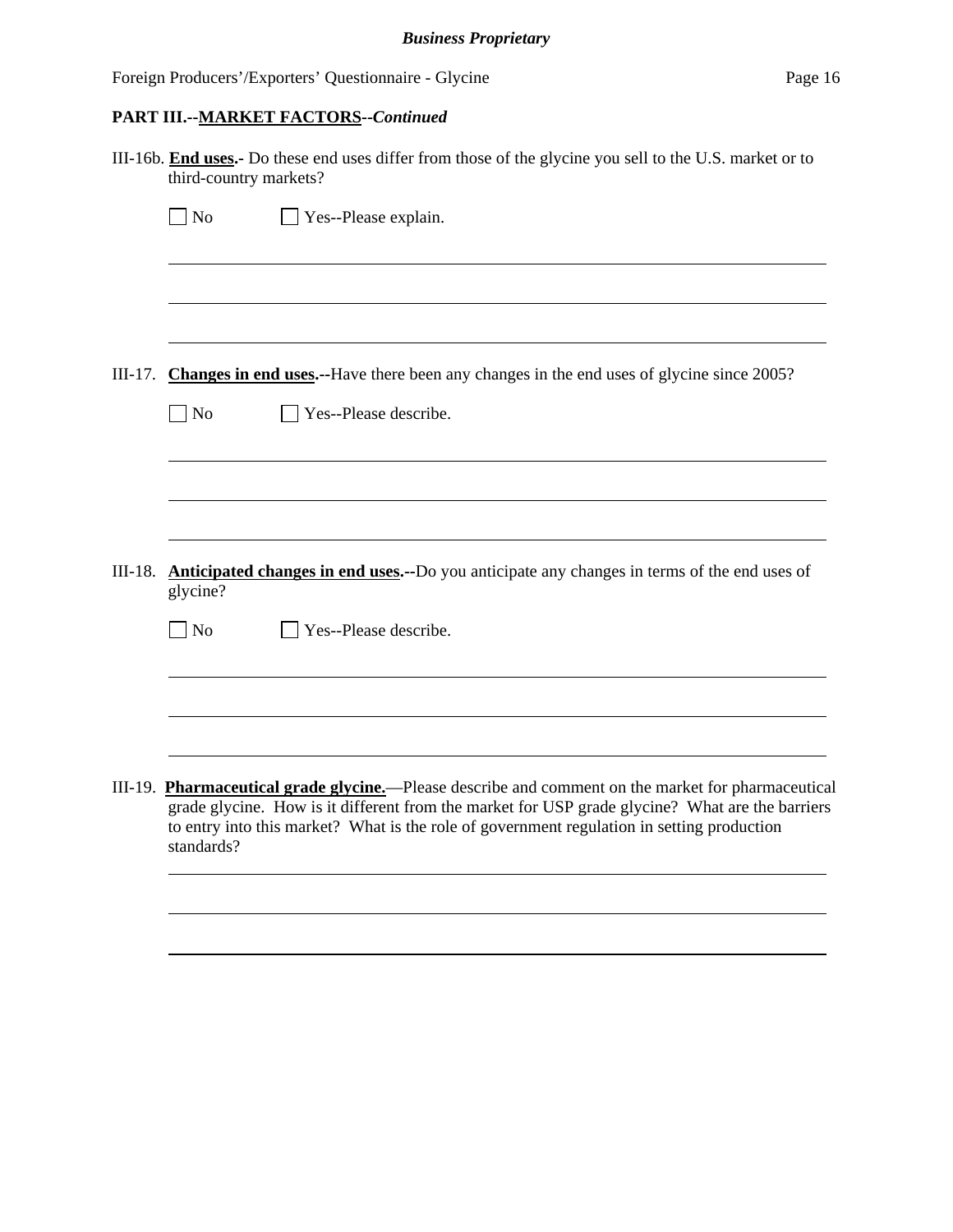l

III-20. **Demand trends.--**How has the demand for glycine changed since January 1, 2005? What principal factors affect changes in demand?

|                                                                      | Increased | No change | Decreased | Fluctuated |
|----------------------------------------------------------------------|-----------|-----------|-----------|------------|
| Demand in:<br>Your home market<br>The United States<br>Other markets |           |           |           |            |
|                                                                      |           |           |           |            |
|                                                                      |           |           |           |            |
|                                                                      |           |           |           |            |

III-21. **Anticipated demand trends.--** How do you anticipate demand will change for glycine? What principal factors that will affect these changes in demand?

|                                                                                                    | Increase | No change | Decrease | Fluctuate |
|----------------------------------------------------------------------------------------------------|----------|-----------|----------|-----------|
| Demand in:<br>Your home market<br>The United States<br>Other markets                               |          |           |          |           |
|                                                                                                    |          |           |          |           |
| <b>Price differences.--Please compare market prices of glycine in your home market, the United</b> |          |           |          |           |

III-22. **Price differences.--**Please compare market prices of glycine in your home market, the United States, and third-country markets.